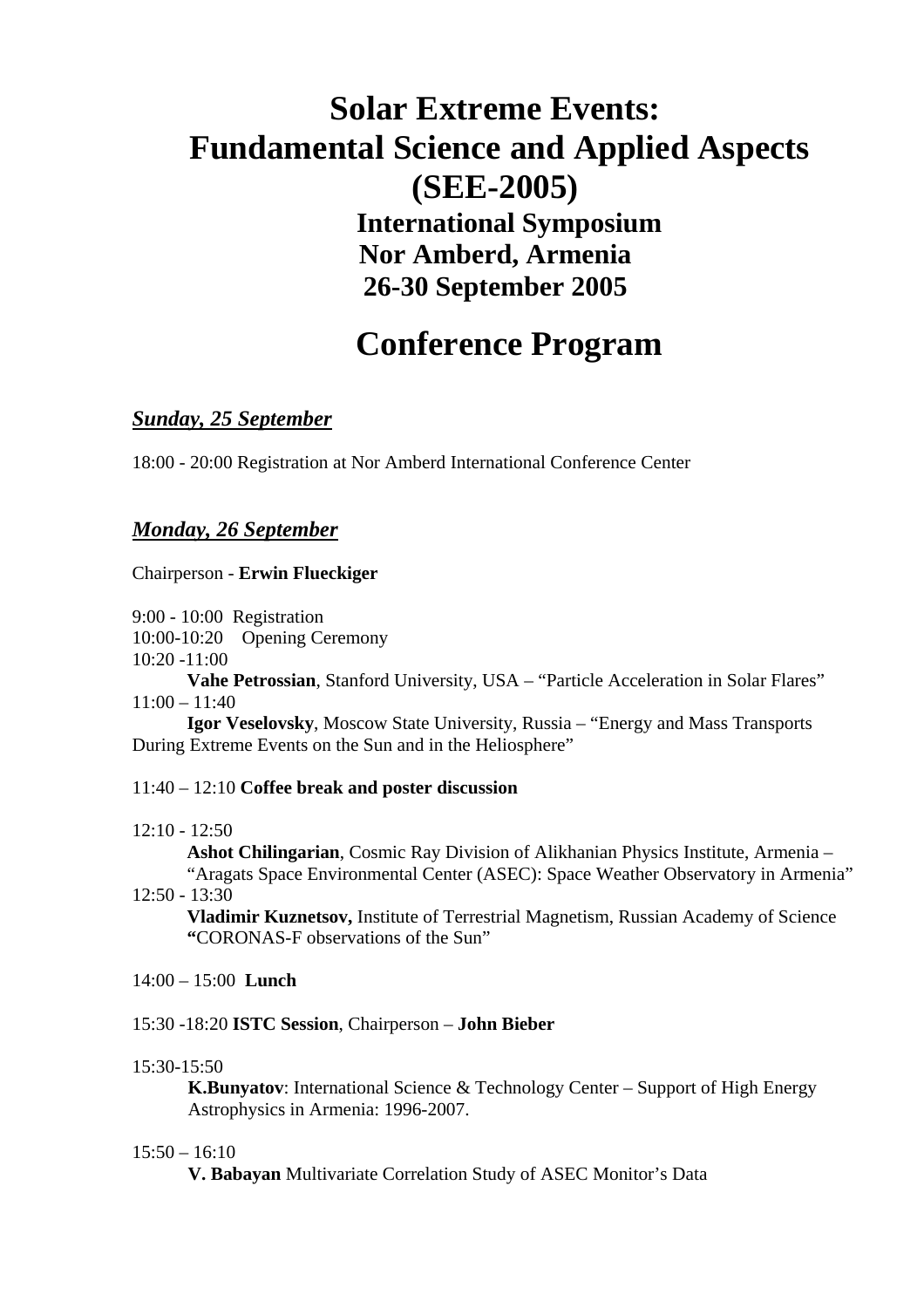#### $16:10 - 16:30$

**N.Bostandjyan** Can We Estimate Maximal Energy of Accelerated Protons during GLE of 20 January 2005?

16:30– 17:00 **Coffee break and poster discussion**

 $17:00 - 17:20$ 

**H. Martirosyan** Correlation of the Estimated Arrival Time of the Relativistic Solar Ions at 1 AU and Start of Ground Level Enhancement

#### 17:20– 17:40

**M. Zazyan** Reconstruction of the Energy Spectra of 20 January GLE Using Data from 2 Monitors Located at Same Geographical Coordinates but at Different Altitudes

## $17:40 - 18:00$

**G. Karapetyan** Multidetector Approach for Correlation Study of Solar Transient Events

#### 18:00- 18:20

**A.Yeghikyan** "Data Visualization Interactive Network DVIN for ASEC".

19:00 **Special Event:** Icebreaker + +, Restaurant of YerPhI hotel

## *Tuesday, 27 September*

Chairperson – **Vahe Petrosian**

10:00 -10:40

**Nat Gopalswamy**, NASA/GSFC, USA - "Overview of the October-November 2003 Solar Extreme Eruptions"

10:40 – 11:20

**Erwin Flueckiger**, Physikalisches Institut, University of Bern, Switzerland – "Extreme Events and Super Storms"

## 11:20 – 12:00 **Coffee break and poster discussion**

 $12:00 - 12:40$ 

 **Michail Panasyuk**, Moscow State University, Russia **-** "The Radiation Storms in Near Cosmos"

 $12:40 - 13:20$ 

**Yuri Yermolaev**, Space Research Institute, Russian Academy of Science - "Geoeffectiveness of Solar and Interplanetary Events"

## 14:00 – 15:00 **Lunch**

## 15:00 -16:30 Poster Session\*: **Energetic Processes on the Sun during the Extreme Events**

16:30 – 20:00 Excursion to Yerevan

21:00 Meeting of the International Heliophysics Year (IHY) Regional Groups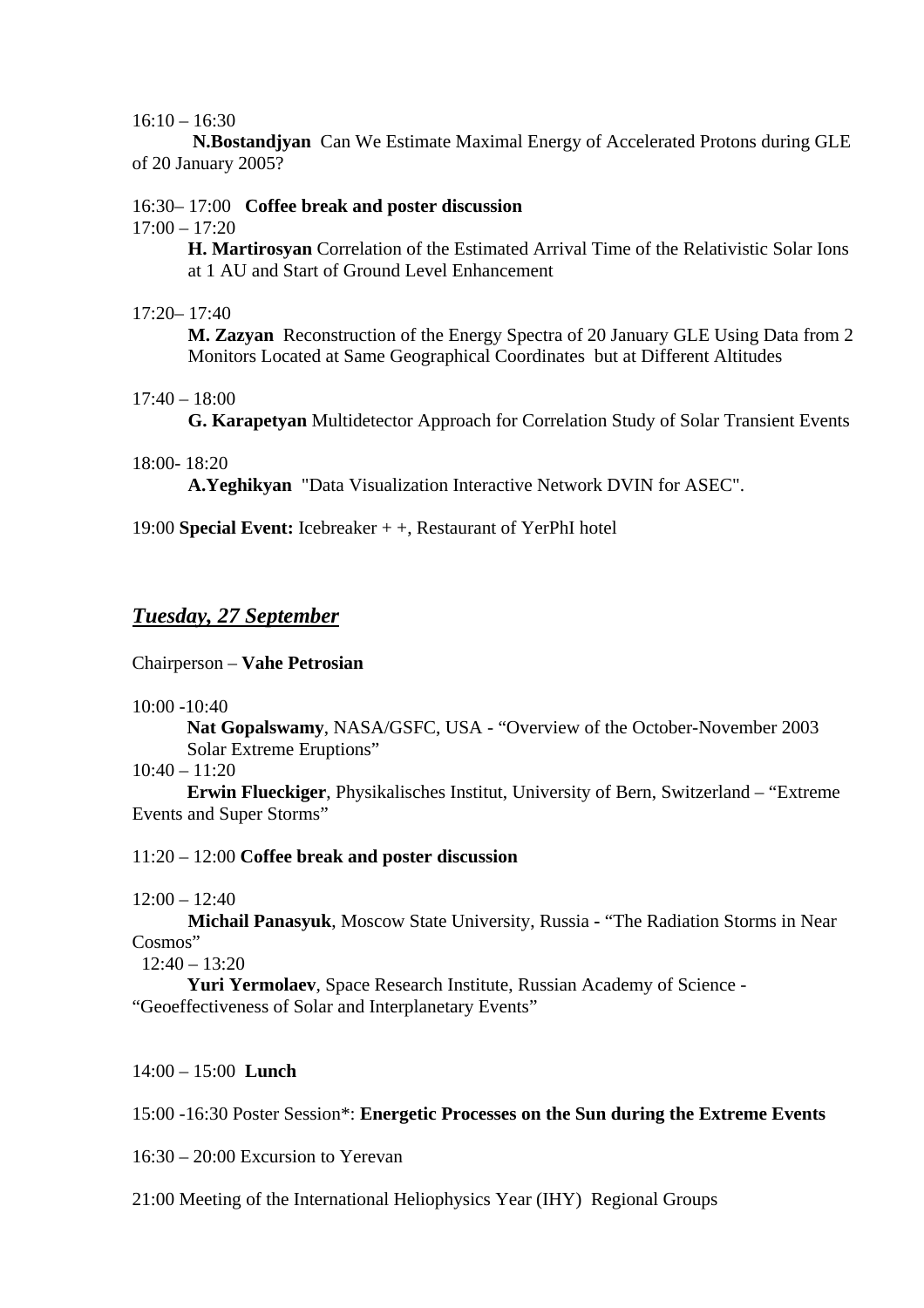## *Wednesday, 28 September*

Chairperson – **Igor Veselovsky** 

 $10:00 - 10:40$ 

**John W. Bieber,** University of Delaware, USA – ""Extreme Ground Level Enhancements""

10:40 – 11:20

**Riho Nymmik**, Moscow State University, Russia – "Long-Term Prediction of Solar Extreme Events Based on the General Regularities of Energetic Particle Generation by the Sun"

11:20 – 12:00 **Coffee break and poster discussions** 

 $12:00 - 12:40$ 

 **Galina Bazilevskaya**, Lebedev Physics Institute, Russia – "Energy Spectrum of Solar Cosmic Rays"

 $12:40 - 13:20$ 

**Yuri Stozhkov**, Lebedev Physics Institute, Russia – "Cosmic Rays and the Processes in the Atmosphere"

14:00 – 15:00 **Lunch** 

15:00 -16:30 Poster Session\*: **Space Weather** 

16:30 – 20:00 Excursion to Echmiadzin, Agarak and Oshakan winery 20:00 **Conference Dinner,** Restaurant of YerPhI hotel

## *Thursday, 29 September*

Chairperson- **Michael Panasyuk** 

10:00 -10:40

 **Anatoly Belov**, Institute of Terrestrial Magnetism, Russian Academy of Science – "Cosmic Rays for Space Weather Tasks" 10:40 – 11:20

**Yasushi Muraki**, Kioto University, Japan – "High Energy Solar Neutrons and Protons Detected on October 28, 2003"

## 11:20 – 12:00 **Coffee break and poster discussions**

## $12:00 - 12:40$

 **Frank Jansen**, University of Greifswald, Germany – "New European Space Weather